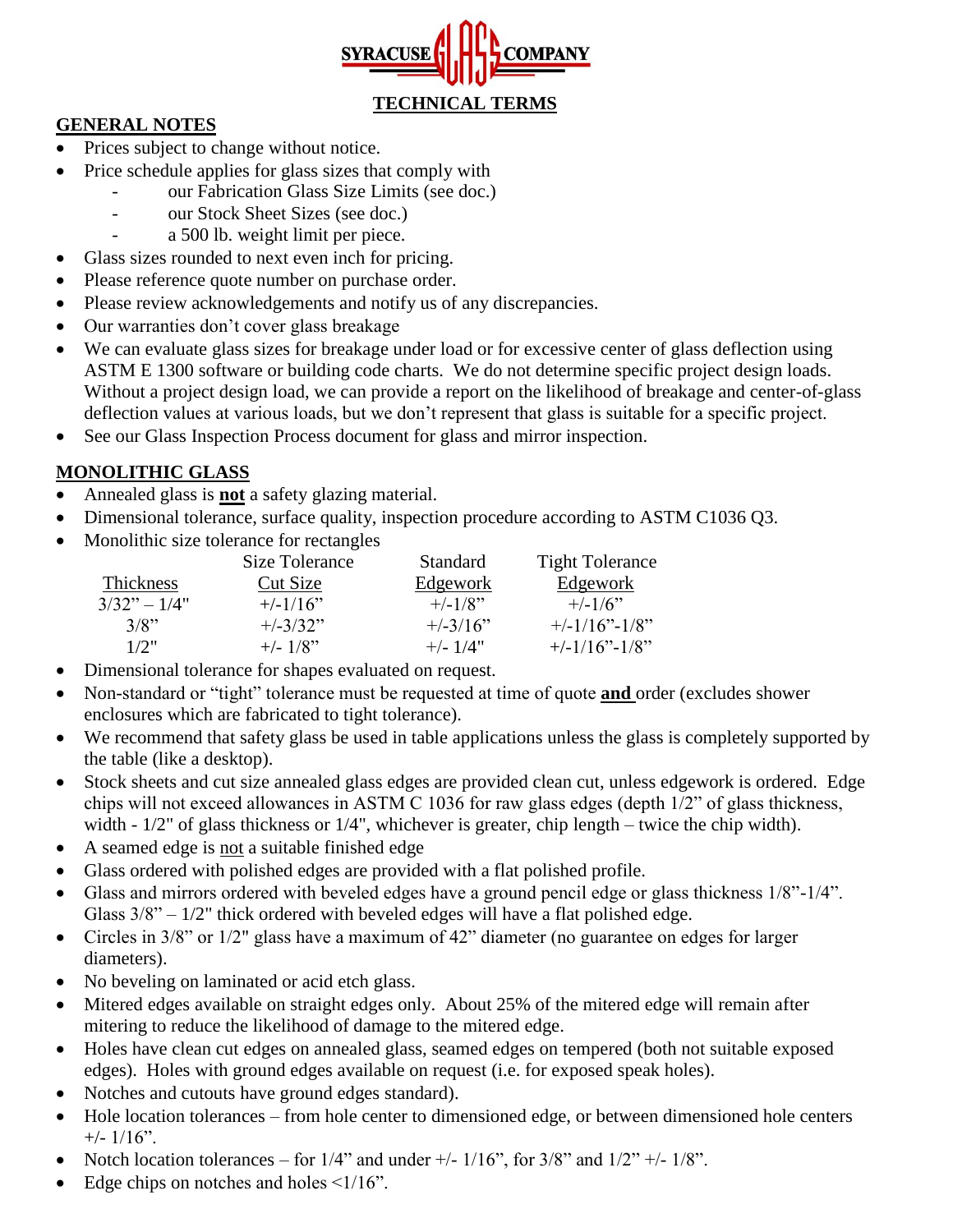## **HEAT TREATED LAMINATED GLASS**

- Minimum interlayer thickness .060
- Maximum size with  $1/8$ " glass  $40$ " x  $80$ "
- Clear or tinted glass only No coated glass components.

## **ANNEALED LAMINATED GLASS**

- Laminated glass with a 030 interlayer is a CPSC 16 CFR 1201 Category II and ANSI Z97.1 Class A safety glazing material.
- Laminated glass with a .015 interlayer is a CPSC 16 CFR 1201 Category I and ANSI Z97.1 Class B safety glazing material.
- Laminated glass is supplied with a permanent logo unless ordered "NO LOGO."
- Laminated glass is supplied with clean cut edges.
- Laminated quality and size tolerances according to ASTM C 1172.
- Request quotations on laminated glass with edgework, holes, or other fabrication.

# **HEAT TREATED (TEMPERED OR HEAT STRENGTHENED) GLASS**

- Tempered glass is a safety glazing material CPSC 16 CFR 1201 Category II and ANSI Z97.1 Class A.
- Tempered HS glass is inspected and will comply with ASTM C 1048 (unless glass size exceeds our recommended sizes).
- Tempered glass edges are seamed unless polished edges are ordered.
- See Monolithic Glass for inspection procedures and size tolerance.
- All tempered or HS glass will have a permanent logo, unless ordered "NO LOGO."
- Hole and notch locations and sizes subject to compliance with ASTM C1048 (see Chart). Large holes and notches (greater than 1/3 of the glass small dimension) require technical review prior to acceptance.

| <b>GLASS THICKNESS (t)</b>                  | 1/8    | 3/16    | 1/4    | 3/8    | 1/2             | 3/4     | <b>GENERAL RULE</b>            |
|---------------------------------------------|--------|---------|--------|--------|-----------------|---------|--------------------------------|
| Minimum Diameter of Holes (A)               | 1/4''  | 1/4''   | 5/16'' | 7/16'' | 9/16''          | 13/16'' | $A \ge t + 1/16''$ and $1/4''$ |
| Distance from Hole Rim to Edge of Glass (B) | 1/4''  | 3/8''   | 1/2"   | 3/4''  | 1''             | 11/2"   | $B \geq 2t$ and $1/4"$         |
| Distance between Rims of Holes (C)          | 3/8"   | 3/8''   | 1/2''  | 3/4''  | 1 <sup>II</sup> | 11/2"   | $C \geq 2t$ and 3/8"           |
| Distance from Corner to Rim of Hole (E)     | 13/16" | 1 7/32" | 15/8'' | 27/16" | $3\frac{1}{4}$  | 47/8''  | $E \ge 6.5$ x t                |
| Minimum Fillet Radius (F)                   | 1/8''  | 3/16''  | 1/4"   | 3/8''  | 1/2"            | 3/4''   | $F \geq t$                     |



- Countersink holes require technical review prior to order acceptance
- Bow and warp will comply with ASTM C1048. See Tempered Glass technical doc. for chart for allowable bow and warp tolerances.
- **Heat treating adds distortion to glass. Any requirements concerning distortion must be disclosed at time of quotation and time of order, including furnace orientation.**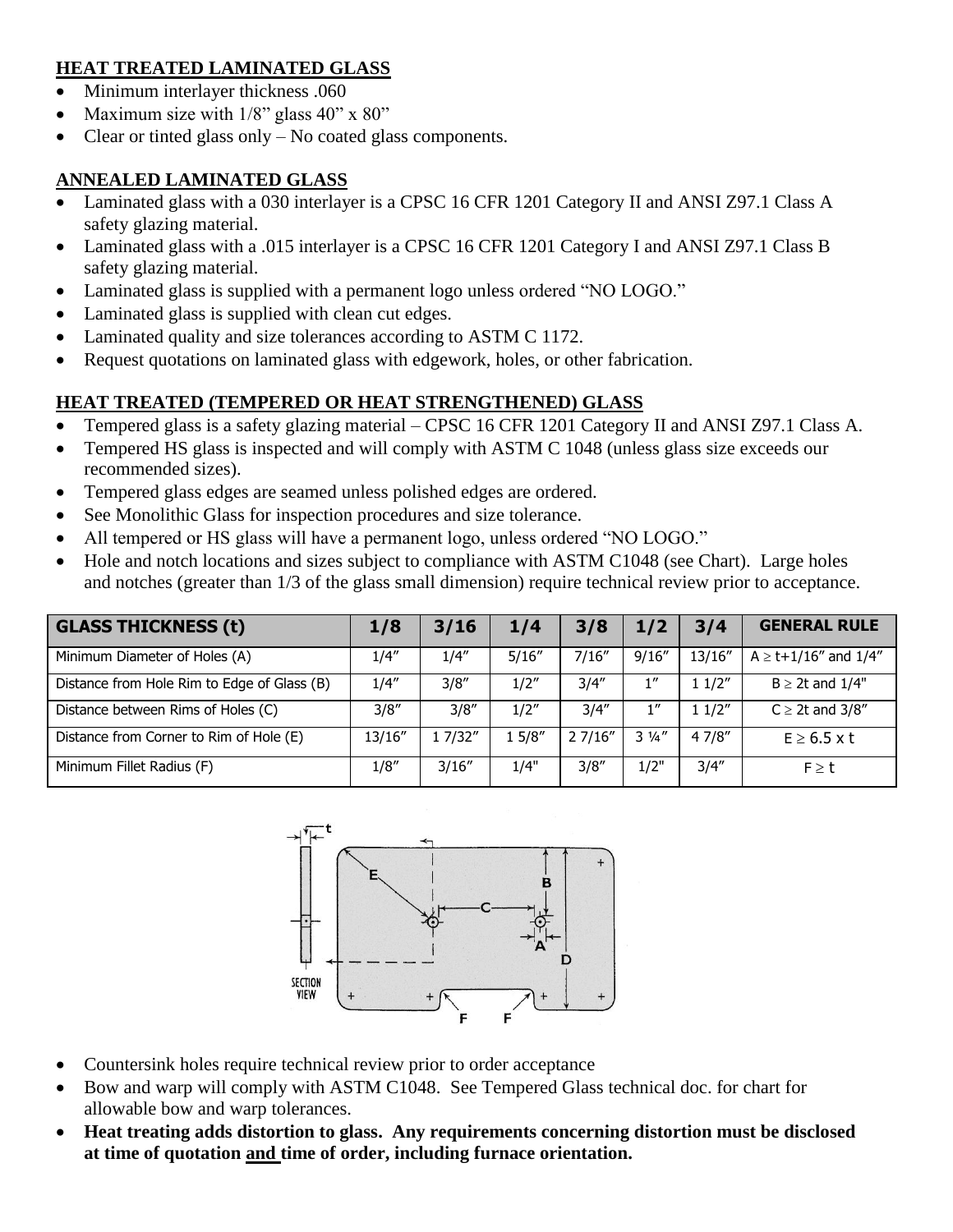- We can orient glass consistently in the furnace for consistent roller wave distortion, with roller wave parallel to sill, subject to 84" furnace width if requested at time of order.
- Heat strengthened glass recommended in applications where heat stress is a concern and where safety glazing material is not required, due to rare risk of "spontaneous breakage" in tempered glass. **Heat strengthened not a safety glazing material.**
- Heat treated glass has a "strain pattern" or "quench marks" that may be visible especially with polarized sunglasses, and when viewed at glancing angles.
- All fabrication that penetrates the glass surface must take place prior to heat treatment.
- Maximum unsupported vertical spans of glass panels retained at top and bottom should comply with GANA Heavy Glass Door Design Guide (1/4" – 5 feet, 3/8" – 8 feet, 1/2" – 10 feet) with silicone or mechanical fasteners used between panels to prevent finger pinching risk (Bldg. Code Sec. 2403.4).

## **OPACI-COAT 300 SPANDREL GLASS**

- Spandrel orders subject to set up charge per release.
- Standard OPACI-COAT Colors: Light White, Black, Solex (Green), Evergreen, Warm Gray, Gray, Bronze, Lava Bronze, Blue.
- All Spandrel glass must be heat treated (heat strengthened or tempered).
- **All Spandrel glass - OPACI-COAT 300 or Ceramic Frit - is not suitable for use in vision areas (where viewable from inside).** Pinholes and uneven coating will be visible. Spandrel glass must be backed up by another building material.
- Order OPACI-COAT 300 or Ceramic Frit on #2 surface monolithic or #2 or #4 surface insulating. Coating is not suitable for #3 surface applications.
- OPACI-COAT 300 is applied as directed by manufacturer ICD. Light, white, pastel colors are applied at a thicker level than dark colors. No need to order "double coating." Even at the thicker level, the material is not suitable for a vision area.
- OPACI-COAT 300 is incompatible with standard neoprene setting blocks and gaskets. For #2 surface monolithic or #4 surface insulating orders we will apply a bond breaker tape that extends 2" from the edge of glass around the perimeter if requested at no charge. This is especially important with light, white, pastel colors.
- For structural glazed applications involving #4 surface OPACI-COAT 300, request edge deletion, or use ICD specified structural silicone glazing material. Specifically identify structural glazing applications at time of quote **and** order.
- Fall out protection is available for additional charge if requested at time of order.
- Light colors, particularly if ordered in multiple releases, may vary slightly in color.
- Spandrel glass will meet and be inspected in accordance with ASTM C1048 (from the exterior, after material is backed up, from 15 feet).
- Call for information on factory applied insulation.

# **NON-RECTANGULAR SHAPES**

- Check our Shape Catalog to see if the shape can be ordered as a dimensional drawing using one of our numbered standard shapes. Dimensional accuracy, and insulating glass siteline accuracy are improved with the Shape Catalog, rather than patterns.
- Phone or fax the office and request a pattern pick up.
- Prepare the pattern with an "outside looking in" orientation.
- If possible cut the pattern to the size you need using cardboard, craft paper, or solid wood of a uniform thickness. DON'T SEND A GLASS PATTERN.
- If you must send a drawing, use a pen or fine tipped marker (not pencil) that creates a strong contrast with the background material.
- Don't write dimensions on the pattern.
- **If our standard size tolerance won't be acceptable, indicate the tolerance you need.**